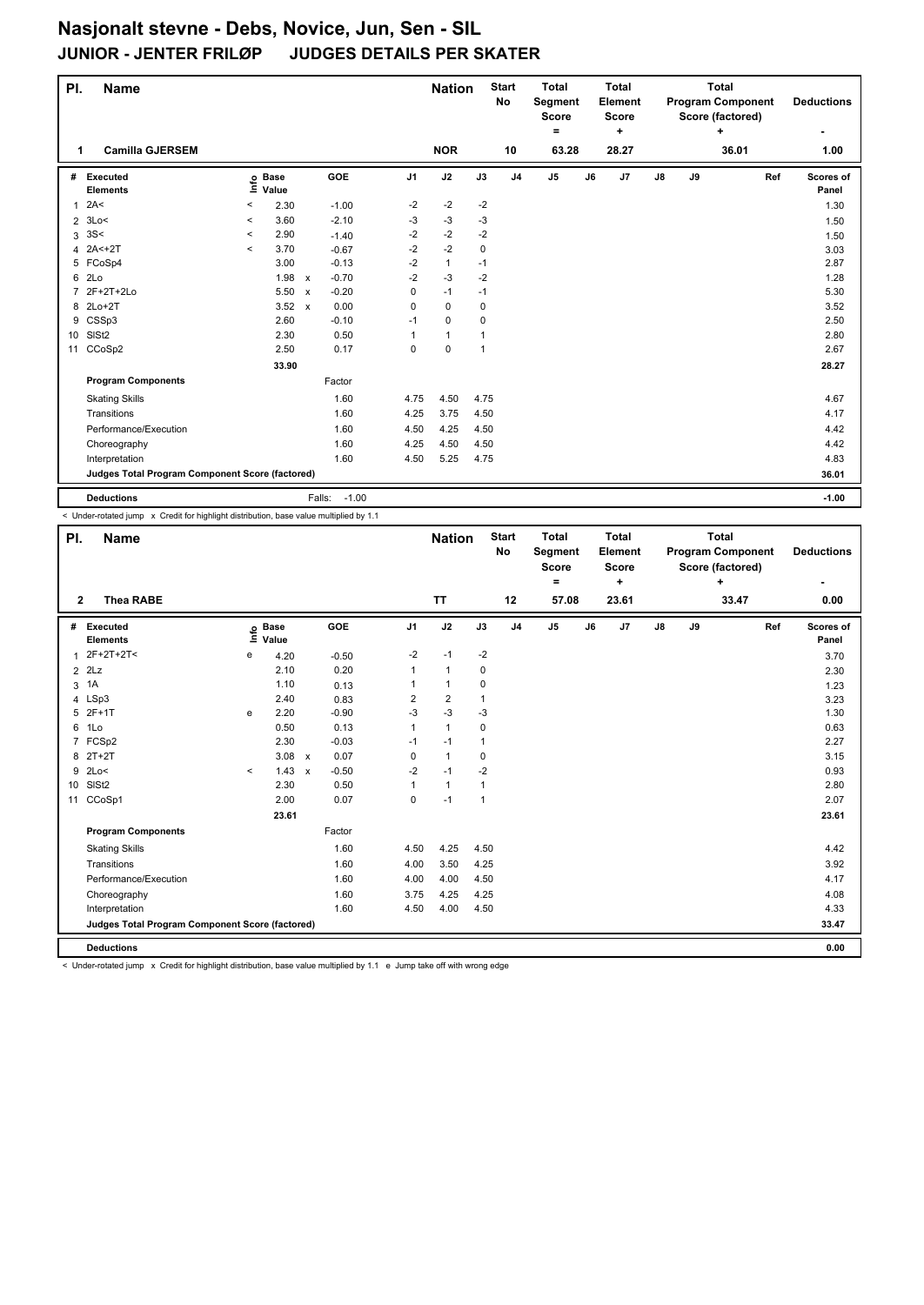| PI.            | <b>Name</b>                                     |    |                            |              |         |                | <b>Nation</b>  |      | <b>Start</b><br>No | <b>Total</b><br><b>Segment</b><br><b>Score</b><br>$=$ |    | <b>Total</b><br>Element<br><b>Score</b><br>٠ |               |    | <b>Total</b><br><b>Program Component</b><br>Score (factored)<br>÷ |     | <b>Deductions</b>  |
|----------------|-------------------------------------------------|----|----------------------------|--------------|---------|----------------|----------------|------|--------------------|-------------------------------------------------------|----|----------------------------------------------|---------------|----|-------------------------------------------------------------------|-----|--------------------|
| 3              | <b>Ingrid Katrina BAKKE</b>                     |    |                            |              |         |                | <b>BKK</b>     |      | $\overline{7}$     | 55.78                                                 |    | 27.44                                        |               |    | 29.34                                                             |     | 1.00               |
|                | # Executed<br><b>Elements</b>                   |    | e Base<br>E Value<br>Value |              | GOE     | J <sub>1</sub> | J2             | J3   | J <sub>4</sub>     | J <sub>5</sub>                                        | J6 | J7                                           | $\mathsf{J}8$ | J9 |                                                                   | Ref | Scores of<br>Panel |
| $\mathbf{1}$   | 2Lz                                             |    | 2.10                       |              | $-0.10$ | 0              | $-1$           | 0    |                    |                                                       |    |                                              |               |    |                                                                   |     | 2.00               |
|                | $2$ 2A<<                                        | << | 1.10                       |              | $-0.60$ | $-3$           | $-3$           | -3   |                    |                                                       |    |                                              |               |    |                                                                   |     | 0.50               |
|                | 3 2F                                            | e  | 1.80                       |              | $-0.60$ | $-2$           | $-2$           | $-2$ |                    |                                                       |    |                                              |               |    |                                                                   |     | 1.20               |
|                | 4 1S                                            |    | 0.40                       |              | $-0.03$ | 0              | $-1$           | 0    |                    |                                                       |    |                                              |               |    |                                                                   |     | 0.37               |
| 5              | CCoSp3                                          |    | 3.00                       |              | 0.83    |                | $\overline{2}$ | 2    |                    |                                                       |    |                                              |               |    |                                                                   |     | 3.83               |
| 6              | SISt <sub>2</sub>                               |    | 2.30                       |              | 0.50    |                | $\mathbf{1}$   |      |                    |                                                       |    |                                              |               |    |                                                                   |     | 2.80               |
| $\overline{7}$ | 2Lo+2Lo                                         |    | $3.96 \times$              |              | $-0.30$ | $-1$           | $-2$           | 0    |                    |                                                       |    |                                              |               |    |                                                                   |     | 3.66               |
| 8              | 2F+2T+2T                                        |    | 5.06                       | $\mathbf{x}$ | $-0.40$ | $-1$           | $-2$           | $-1$ |                    |                                                       |    |                                              |               |    |                                                                   |     | 4.66               |
|                | 9 FSSp2                                         |    | 2.30                       |              | $-0.20$ | $-1$           | $-1$           | 0    |                    |                                                       |    |                                              |               |    |                                                                   |     | 2.10               |
|                | 10 2Lz+2T                                       |    | 3.85 x                     |              | $-0.10$ | 0              | $-1$           | 0    |                    |                                                       |    |                                              |               |    |                                                                   |     | 3.75               |
|                | 11 LSp2                                         |    | 1.90                       |              | 0.67    | 1              | $\overline{2}$ | 1    |                    |                                                       |    |                                              |               |    |                                                                   |     | 2.57               |
|                |                                                 |    | 27.77                      |              |         |                |                |      |                    |                                                       |    |                                              |               |    |                                                                   |     | 27.44              |
|                | <b>Program Components</b>                       |    |                            |              | Factor  |                |                |      |                    |                                                       |    |                                              |               |    |                                                                   |     |                    |
|                | <b>Skating Skills</b>                           |    |                            |              | 1.60    | 3.75           | 3.75           | 4.25 |                    |                                                       |    |                                              |               |    |                                                                   |     | 3.92               |
|                | Transitions                                     |    |                            |              | 1.60    | 3.50           | 2.50           | 3.75 |                    |                                                       |    |                                              |               |    |                                                                   |     | 3.25               |
|                | Performance/Execution                           |    |                            |              | 1.60    | 4.00           | 4.00           | 4.00 |                    |                                                       |    |                                              |               |    |                                                                   |     | 4.00               |
|                | Choreography                                    |    |                            |              | 1.60    | 3.75           | 2.75           | 4.00 |                    |                                                       |    |                                              |               |    |                                                                   |     | 3.50               |
|                | Interpretation                                  |    |                            |              | 1.60    | 3.50           | 3.25           | 4.25 |                    |                                                       |    |                                              |               |    |                                                                   |     | 3.67               |
|                | Judges Total Program Component Score (factored) |    |                            |              |         |                |                |      |                    |                                                       |    |                                              |               |    |                                                                   |     | 29.34              |
|                | <b>Deductions</b>                               |    |                            | Falls:       | $-1.00$ |                |                |      |                    |                                                       |    |                                              |               |    |                                                                   |     | $-1.00$            |

<< Downgraded jump x Credit for highlight distribution, base value multiplied by 1.1 e Jump take off with wrong edge

| PI.             | <b>Name</b>                                     |    |                            |                           |            |                | <b>Nation</b> |             | <b>Start</b><br><b>No</b> | <b>Total</b><br>Segment<br><b>Score</b> |    | <b>Total</b><br>Element<br><b>Score</b> |               |    | <b>Total</b><br><b>Program Component</b><br>Score (factored) |     | <b>Deductions</b>  |
|-----------------|-------------------------------------------------|----|----------------------------|---------------------------|------------|----------------|---------------|-------------|---------------------------|-----------------------------------------|----|-----------------------------------------|---------------|----|--------------------------------------------------------------|-----|--------------------|
| 4               | <b>Cecilie MELING</b>                           |    |                            |                           |            |                | <b>BKK</b>    |             | 9                         | ۰<br>50.65                              |    | ٠<br>22.98                              |               |    | ٠<br>28.67                                                   |     | 1.00               |
| #               | Executed<br><b>Elements</b>                     |    | e Base<br>E Value<br>Value |                           | <b>GOE</b> | J <sub>1</sub> | J2            | J3          | J <sub>4</sub>            | J <sub>5</sub>                          | J6 | J7                                      | $\mathsf{J}8$ | J9 |                                                              | Ref | Scores of<br>Panel |
| $\mathbf{1}$    | 2A                                              |    | 3.30                       |                           | $-1.50$    | $-3$           | -3            | $-3$        |                           |                                         |    |                                         |               |    |                                                              |     | 1.80               |
|                 | 2 2Lz+2T                                        |    | 3.50                       |                           | $-0.30$    | $-1$           | $-1$          | $-1$        |                           |                                         |    |                                         |               |    |                                                              |     | 3.20               |
|                 | 3 2Lo+2T                                        |    | 3.20                       |                           | $-0.30$    | $-1$           | $\mathbf 0$   | $-2$        |                           |                                         |    |                                         |               |    |                                                              |     | 2.90               |
| 4               | SISt1                                           |    | 1.80                       |                           | 0.00       | 0              | $\mathbf 0$   | $\mathbf 0$ |                           |                                         |    |                                         |               |    |                                                              |     | 1.80               |
| 5               | CCoSp2                                          |    | 2.50                       |                           | 0.00       | 0              | $\mathbf 0$   | 0           |                           |                                         |    |                                         |               |    |                                                              |     | 2.50               |
| 6               | $2F+2T$                                         |    | 3.20                       |                           | $-0.40$    | $-1$           | $-2$          | $-1$        |                           |                                         |    |                                         |               |    |                                                              |     | 2.80               |
|                 | 7 2Lo<<                                         | << | 0.50                       |                           | $-0.30$    | $-3$           | $-3$          | $-3$        |                           |                                         |    |                                         |               |    |                                                              |     | 0.20               |
| 8               | FSSp2                                           |    | 2.30                       |                           | 0.33       | 0              | $\mathbf{1}$  | 1           |                           |                                         |    |                                         |               |    |                                                              |     | 2.63               |
| 9               | 2S                                              |    | 1.54                       | $\mathsf{x}$              | 0.00       | $-1$           | $\mathbf{1}$  | 0           |                           |                                         |    |                                         |               |    |                                                              |     | 1.54               |
| 10 <sup>°</sup> | 2Lz                                             |    | 2.31                       | $\boldsymbol{\mathsf{x}}$ | $-0.60$    | $-2$           | $-2$          | $-2$        |                           |                                         |    |                                         |               |    |                                                              |     | 1.71               |
| 11              | CSSp1                                           |    | 1.90                       |                           | 0.00       | 0              | 0             | $\mathbf 0$ |                           |                                         |    |                                         |               |    |                                                              |     | 1.90               |
|                 |                                                 |    | 26.05                      |                           |            |                |               |             |                           |                                         |    |                                         |               |    |                                                              |     | 22.98              |
|                 | <b>Program Components</b>                       |    |                            |                           | Factor     |                |               |             |                           |                                         |    |                                         |               |    |                                                              |     |                    |
|                 | <b>Skating Skills</b>                           |    |                            |                           | 1.60       | 3.75           | 4.00          | 4.25        |                           |                                         |    |                                         |               |    |                                                              |     | 4.00               |
|                 | Transitions                                     |    |                            |                           | 1.60       | 4.00           | 2.75          | 3.75        |                           |                                         |    |                                         |               |    |                                                              |     | 3.50               |
|                 | Performance/Execution                           |    |                            |                           | 1.60       | 3.25           | 3.50          | 4.00        |                           |                                         |    |                                         |               |    |                                                              |     | 3.58               |
|                 | Choreography                                    |    |                            |                           | 1.60       | 3.75           | 2.75          | 3.75        |                           |                                         |    |                                         |               |    |                                                              |     | 3.42               |
|                 | Interpretation                                  |    |                            |                           | 1.60       | 3.50           | 3.00          | 3.75        |                           |                                         |    |                                         |               |    |                                                              |     | 3.42               |
|                 | Judges Total Program Component Score (factored) |    |                            |                           |            |                |               |             |                           |                                         |    |                                         |               |    |                                                              |     | 28.67              |
|                 | <b>Deductions</b>                               |    |                            | Falls:                    | $-1.00$    |                |               |             |                           |                                         |    |                                         |               |    |                                                              |     | $-1.00$            |

<< Downgraded jump x Credit for highlight distribution, base value multiplied by 1.1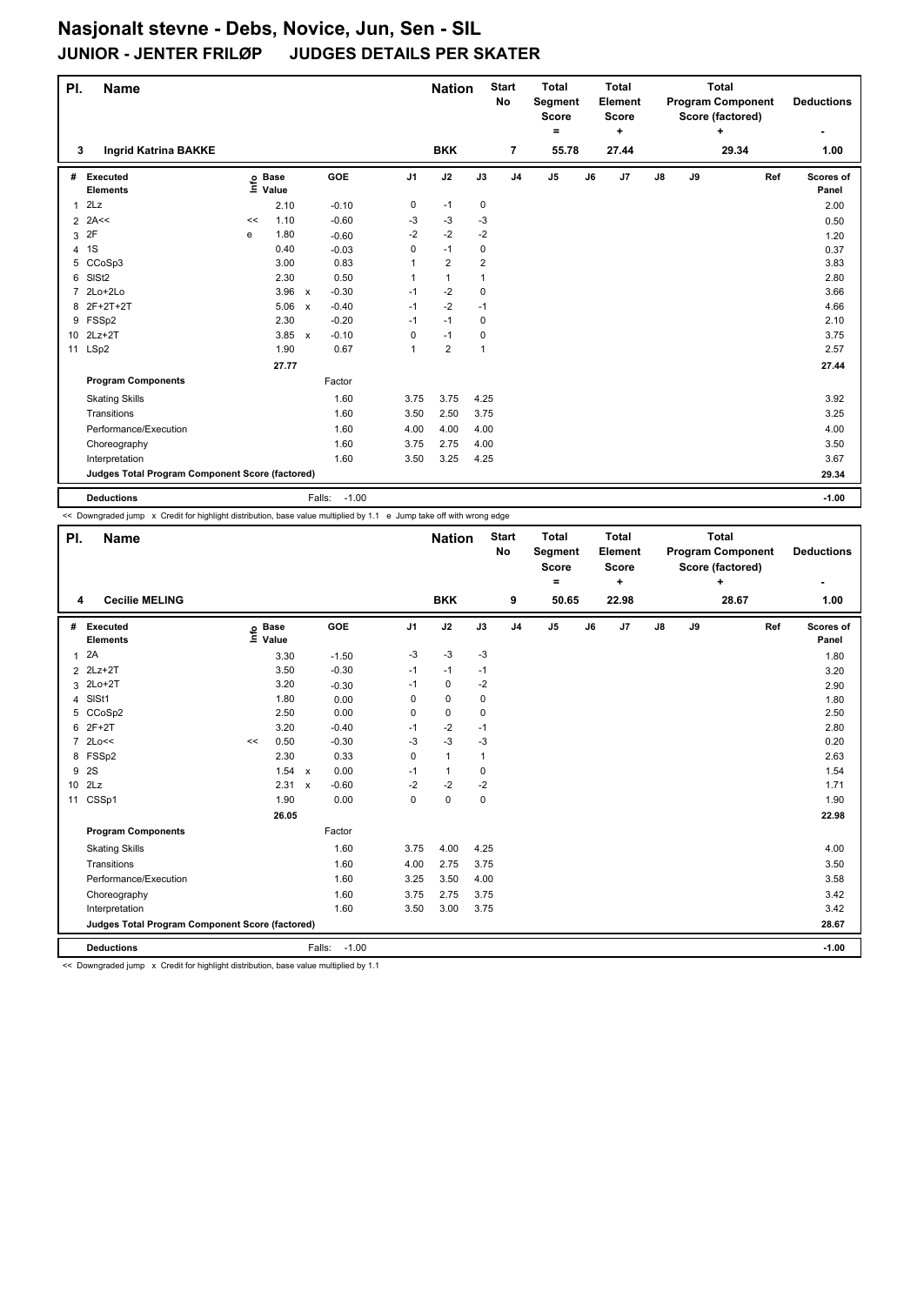| PI.            | <b>Name</b>                                     |          |                            |                                      |                | <b>Nation</b> |              | <b>Start</b><br>No | <b>Total</b><br>Segment<br><b>Score</b><br>۰ |    | <b>Total</b><br>Element<br><b>Score</b><br>٠ |               |    | <b>Total</b><br><b>Program Component</b><br>Score (factored)<br>÷ |     | <b>Deductions</b>  |
|----------------|-------------------------------------------------|----------|----------------------------|--------------------------------------|----------------|---------------|--------------|--------------------|----------------------------------------------|----|----------------------------------------------|---------------|----|-------------------------------------------------------------------|-----|--------------------|
| 5              | Pia SØRLI                                       |          |                            |                                      |                | <b>TSK</b>    |              | 1                  | 47.35                                        |    | 18.42                                        |               |    | 28.93                                                             |     | 0.00               |
| #              | Executed<br><b>Elements</b>                     |          | e Base<br>E Value<br>Value | <b>GOE</b>                           | J <sub>1</sub> | J2            | J3           | J <sub>4</sub>     | $\mathsf{J}5$                                | J6 | J7                                           | $\mathsf{J}8$ | J9 |                                                                   | Ref | Scores of<br>Panel |
|                | $1 \t1A$                                        |          | 1.10                       | 0.20                                 | 1              | $\mathbf{1}$  | $\mathbf{1}$ |                    |                                              |    |                                              |               |    |                                                                   |     | 1.30               |
|                | $2$ 1F                                          |          | 0.50                       | 0.00                                 | 0              | 0             | 0            |                    |                                              |    |                                              |               |    |                                                                   |     | 0.50               |
|                | $3$ $2Lz$                                       | $\,<\,$  | 1.50                       | $-0.90$                              | -3             | -3            | -3           |                    |                                              |    |                                              |               |    |                                                                   |     | 0.60               |
|                | 4 CCoSp3                                        |          | 3.00                       | 0.00                                 | 0              | 0             | 0            |                    |                                              |    |                                              |               |    |                                                                   |     | 3.00               |
| 5              | 2 <sub>LO</sub>                                 |          | 1.80                       | $-0.20$                              | $-1$           | $-1$          | 0            |                    |                                              |    |                                              |               |    |                                                                   |     | 1.60               |
| 6              | 2F<                                             | $\hat{}$ | 1.43                       | $-0.80$<br>$\mathsf{x}$              | $-2$           | $-3$          | $-3$         |                    |                                              |    |                                              |               |    |                                                                   |     | 0.63               |
| $\overline{7}$ | LSp2                                            |          | 1.90                       | 0.50                                 | 1              | $\mathbf{1}$  | 1            |                    |                                              |    |                                              |               |    |                                                                   |     | 2.40               |
| 8              | SISt1                                           |          | 1.80                       | 0.33                                 | 1              | $\mathbf{1}$  | 0            |                    |                                              |    |                                              |               |    |                                                                   |     | 2.13               |
| 9              | 2Lo                                             |          | 1.98                       | 0.00<br>$\boldsymbol{\mathsf{x}}$    | 0              | $\mathbf 0$   | 0            |                    |                                              |    |                                              |               |    |                                                                   |     | 1.98               |
| 10             | $2S+2T$                                         |          | 3.08                       | $-0.20$<br>$\boldsymbol{\mathsf{x}}$ | $-1$           | $-1$          | $-1$         |                    |                                              |    |                                              |               |    |                                                                   |     | 2.88               |
|                | 11 FCoSp1                                       |          | 1.70                       | $-0.30$                              | $-1$           | $-1$          | $-1$         |                    |                                              |    |                                              |               |    |                                                                   |     | 1.40               |
|                |                                                 |          | 19.79                      |                                      |                |               |              |                    |                                              |    |                                              |               |    |                                                                   |     | 18.42              |
|                | <b>Program Components</b>                       |          |                            | Factor                               |                |               |              |                    |                                              |    |                                              |               |    |                                                                   |     |                    |
|                | <b>Skating Skills</b>                           |          |                            | 1.60                                 | 3.75           | 4.00          | 4.25         |                    |                                              |    |                                              |               |    |                                                                   |     | 4.00               |
|                | Transitions                                     |          |                            | 1.60                                 | 3.50           | 3.25          | 3.50         |                    |                                              |    |                                              |               |    |                                                                   |     | 3.42               |
|                | Performance/Execution                           |          |                            | 1.60                                 | 3.25           | 3.50          | 4.00         |                    |                                              |    |                                              |               |    |                                                                   |     | 3.58               |
|                | Choreography                                    |          |                            | 1.60                                 | 3.50           | 3.25          | 4.00         |                    |                                              |    |                                              |               |    |                                                                   |     | 3.58               |
|                | Interpretation                                  |          |                            | 1.60                                 | 3.25           | 3.50          | 3.75         |                    |                                              |    |                                              |               |    |                                                                   |     | 3.50               |
|                | Judges Total Program Component Score (factored) |          |                            |                                      |                |               |              |                    |                                              |    |                                              |               |    |                                                                   |     | 28.93              |
|                | <b>Deductions</b>                               |          |                            |                                      |                |               |              |                    |                                              |    |                                              |               |    |                                                                   |     | 0.00               |

< Under-rotated jump x Credit for highlight distribution, base value multiplied by 1.1

| PI.             | <b>Name</b>                                     |   |                            |                                      |                | <b>Nation</b> |             | <b>Start</b><br>No | <b>Total</b><br>Segment<br><b>Score</b><br>۰ |    | <b>Total</b><br>Element<br><b>Score</b><br>÷ |               |    | <b>Total</b><br><b>Program Component</b><br>Score (factored)<br>÷ |     | <b>Deductions</b>  |
|-----------------|-------------------------------------------------|---|----------------------------|--------------------------------------|----------------|---------------|-------------|--------------------|----------------------------------------------|----|----------------------------------------------|---------------|----|-------------------------------------------------------------------|-----|--------------------|
| 6               | <b>Karoline RÅNES</b>                           |   |                            |                                      |                | <b>TSK</b>    |             | 5                  | 46.26                                        |    | 22.19                                        |               |    | 25.07                                                             |     | 1.00               |
| #               | Executed<br><b>Elements</b>                     |   | e Base<br>E Value<br>Value | <b>GOE</b>                           | J <sub>1</sub> | J2            | J3          | J <sub>4</sub>     | J <sub>5</sub>                               | J6 | J <sub>7</sub>                               | $\mathsf{J}8$ | J9 |                                                                   | Ref | Scores of<br>Panel |
| $\mathbf{1}$    | 1A                                              |   | 1.10                       | 0.13                                 | $\mathbf{1}$   | $\mathbf{1}$  | 0           |                    |                                              |    |                                              |               |    |                                                                   |     | 1.23               |
|                 | 2 2Lz+1Lo                                       | e | 2.60                       | $-0.60$                              | $-2$           | $-2$          | $-2$        |                    |                                              |    |                                              |               |    |                                                                   |     | 2.00               |
| 3               | $2Lo+2T$                                        |   | 3.20                       | $-0.30$                              | $-1$           | $-1$          | $-1$        |                    |                                              |    |                                              |               |    |                                                                   |     | 2.90               |
| 4               | $2F+2T$                                         |   | 3.20                       | 0.10                                 | 1              | $\mathbf 0$   | $\mathbf 0$ |                    |                                              |    |                                              |               |    |                                                                   |     | 3.30               |
|                 | 5 FCSp1                                         |   | 1.90                       | $-0.20$                              | $-1$           | $-1$          | 0           |                    |                                              |    |                                              |               |    |                                                                   |     | 1.70               |
| 6               | 2Lz                                             | e | 2.10                       | $-0.90$                              | $-3$           | $-3$          | $-3$        |                    |                                              |    |                                              |               |    |                                                                   |     | 1.20               |
| $\overline{7}$  | SISt1                                           |   | 1.80                       | $-0.10$                              | $-1$           | $\mathbf 0$   | 0           |                    |                                              |    |                                              |               |    |                                                                   |     | 1.70               |
| 8               | CCoSp3                                          |   | 3.00                       | 0.00                                 | 0              | $\mathbf 0$   | 0           |                    |                                              |    |                                              |               |    |                                                                   |     | 3.00               |
| 9               | 2 <sub>LO</sub>                                 |   | 1.98                       | $-0.10$<br>$\boldsymbol{\mathsf{x}}$ | 0              | $-1$          | 0           |                    |                                              |    |                                              |               |    |                                                                   |     | 1.88               |
| 10 <sup>°</sup> | 2F                                              |   | 1.98                       | 0.10<br>$\mathsf{x}$                 | 0              | $\mathbf{1}$  | 0           |                    |                                              |    |                                              |               |    |                                                                   |     | 2.08               |
|                 | 11 LSp1                                         |   | 1.50                       | $-0.30$                              | $-2$           | $-1$          | $\Omega$    |                    |                                              |    |                                              |               |    |                                                                   |     | 1.20               |
|                 |                                                 |   | 24.36                      |                                      |                |               |             |                    |                                              |    |                                              |               |    |                                                                   |     | 22.19              |
|                 | <b>Program Components</b>                       |   |                            | Factor                               |                |               |             |                    |                                              |    |                                              |               |    |                                                                   |     |                    |
|                 | <b>Skating Skills</b>                           |   |                            | 1.60                                 | 3.75           | 3.50          | 3.25        |                    |                                              |    |                                              |               |    |                                                                   |     | 3.50               |
|                 | Transitions                                     |   |                            | 1.60                                 | 3.50           | 3.00          | 3.00        |                    |                                              |    |                                              |               |    |                                                                   |     | 3.17               |
|                 | Performance/Execution                           |   |                            | 1.60                                 | 3.25           | 2.75          | 3.00        |                    |                                              |    |                                              |               |    |                                                                   |     | 3.00               |
|                 | Choreography                                    |   |                            | 1.60                                 | 3.00           | 3.25          | 2.75        |                    |                                              |    |                                              |               |    |                                                                   |     | 3.00               |
|                 | Interpretation                                  |   |                            | 1.60                                 | 3.50           | 2.50          | 3.00        |                    |                                              |    |                                              |               |    |                                                                   |     | 3.00               |
|                 | Judges Total Program Component Score (factored) |   |                            |                                      |                |               |             |                    |                                              |    |                                              |               |    |                                                                   |     | 25.07              |
|                 | <b>Deductions</b>                               |   |                            | $-1.00$<br>Falls:                    |                |               |             |                    |                                              |    |                                              |               |    |                                                                   |     | $-1.00$            |

x Credit for highlight distribution, base value multiplied by 1.1 e Jump take off with wrong edge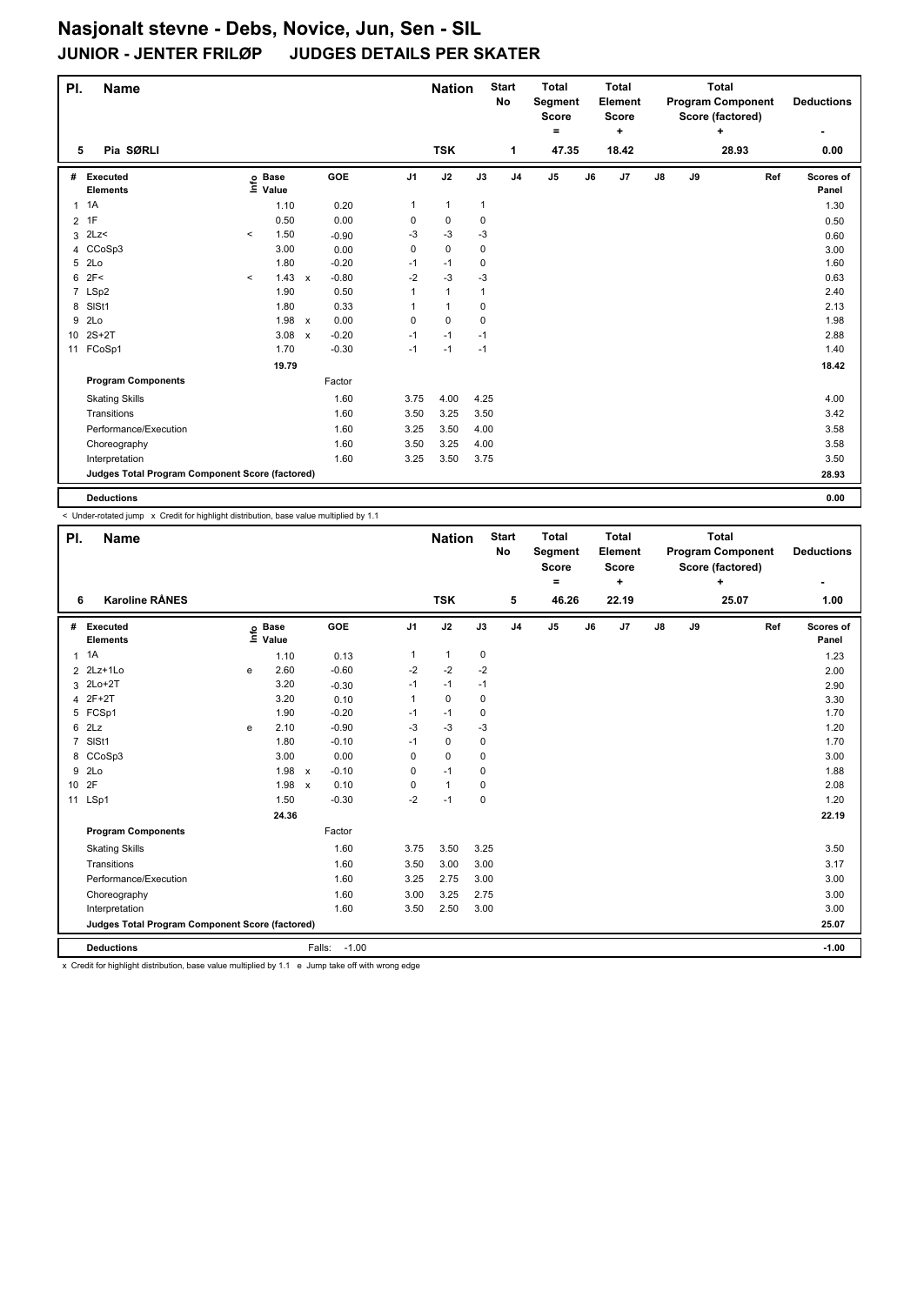| PI.          | <b>Name</b>                                     |         |                            |         |                | <b>Nation</b>            |                          | <b>Start</b><br>No | <b>Total</b><br>Segment<br><b>Score</b><br>۰ |    | <b>Total</b><br>Element<br><b>Score</b> |               |    | <b>Total</b><br><b>Program Component</b><br>Score (factored)<br>÷ |     | <b>Deductions</b>  |
|--------------|-------------------------------------------------|---------|----------------------------|---------|----------------|--------------------------|--------------------------|--------------------|----------------------------------------------|----|-----------------------------------------|---------------|----|-------------------------------------------------------------------|-----|--------------------|
| 7            | Emilie Oddvoll BØE                              |         |                            |         |                | <b>AKK</b>               |                          | 4                  | 42.21                                        |    | ٠<br>18.48                              |               |    | 23.73                                                             |     | 0.00               |
|              | # Executed<br><b>Elements</b>                   |         | e Base<br>E Value<br>Value | GOE     | J <sub>1</sub> | J2                       | J3                       | J <sub>4</sub>     | J <sub>5</sub>                               | J6 | J7                                      | $\mathsf{J}8$ | J9 |                                                                   | Ref | Scores of<br>Panel |
| $\mathbf{1}$ | 2Lz+2T<                                         | е       | 3.10                       | $-0.70$ | $-3$           | $-3$                     | $-1$                     |                    |                                              |    |                                         |               |    |                                                                   |     | 2.40               |
|              | $2$ 2A<<                                        | <<      | 1.10                       | $-0.60$ | $-3$           | $-3$                     | $-3$                     |                    |                                              |    |                                         |               |    |                                                                   |     | 0.50               |
|              | $3$ 2F+2T <<                                    | <<      | 2.20                       | $-0.70$ | $-3$           | $-2$                     | $-2$                     |                    |                                              |    |                                         |               |    |                                                                   |     | 1.50               |
|              | 4 FSSp                                          |         | 0.00                       | 0.00    | $\sim$         | $\overline{\phantom{a}}$ | $\overline{\phantom{a}}$ |                    |                                              |    |                                         |               |    |                                                                   |     | 0.00               |
|              | 5 2Lo+2T<                                       | $\,<\,$ | 2.80                       | $-0.40$ | $-2$           | $-1$                     | $-1$                     |                    |                                              |    |                                         |               |    |                                                                   |     | 2.40               |
|              | 6 1Lz                                           | e       | 0.66 x                     | $-0.20$ | $-2$           | $-2$                     | $-2$                     |                    |                                              |    |                                         |               |    |                                                                   |     | 0.46               |
|              | 7 2S                                            |         | 1.54 x                     | 0.00    | 0              | $\pmb{0}$                | 0                        |                    |                                              |    |                                         |               |    |                                                                   |     | 1.54               |
|              | 8 LSp2                                          |         | 1.90                       | 0.33    |                | $\pmb{0}$                | 1                        |                    |                                              |    |                                         |               |    |                                                                   |     | 2.23               |
| 9            | SISt1                                           |         | 1.80                       | 0.00    | 0              | $\mathbf 0$              | 0                        |                    |                                              |    |                                         |               |    |                                                                   |     | 1.80               |
| 10 2F        |                                                 |         | 1.98 x                     | 0.00    | 0              | $\mathbf 0$              | 0                        |                    |                                              |    |                                         |               |    |                                                                   |     | 1.98               |
|              | 11 CCoSp4                                       |         | 3.50                       | 0.17    | 0              | $\mathbf{1}$             | 0                        |                    |                                              |    |                                         |               |    |                                                                   |     | 3.67               |
|              |                                                 |         | 20.58                      |         |                |                          |                          |                    |                                              |    |                                         |               |    |                                                                   |     | 18.48              |
|              | <b>Program Components</b>                       |         |                            | Factor  |                |                          |                          |                    |                                              |    |                                         |               |    |                                                                   |     |                    |
|              | <b>Skating Skills</b>                           |         |                            | 1.60    | 3.50           | 3.00                     | 3.50                     |                    |                                              |    |                                         |               |    |                                                                   |     | 3.33               |
|              | Transitions                                     |         |                            | 1.60    | 3.00           | 2.75                     | 3.25                     |                    |                                              |    |                                         |               |    |                                                                   |     | 3.00               |
|              | Performance/Execution                           |         |                            | 1.60    | 2.75           | 3.50                     | 3.00                     |                    |                                              |    |                                         |               |    |                                                                   |     | 3.08               |
|              | Choreography                                    |         |                            | 1.60    | 3.00           | 2.50                     | 3.25                     |                    |                                              |    |                                         |               |    |                                                                   |     | 2.92               |
|              | Interpretation                                  |         |                            | 1.60    | 2.50           | 2.00                     | 3.00                     |                    |                                              |    |                                         |               |    |                                                                   |     | 2.50               |
|              | Judges Total Program Component Score (factored) |         |                            |         |                |                          |                          |                    |                                              |    |                                         |               |    |                                                                   |     | 23.73              |
|              | <b>Deductions</b>                               |         |                            |         |                |                          |                          |                    |                                              |    |                                         |               |    |                                                                   |     | 0.00               |

|                | < Under-rotated jump << Downgraded jump x Credit for highlight distribution, base value multiplied by 1.1 e Jump take off with wrong edge |      |                      |                           |                   |                |               |      |                           |                                         |    |                                         |               |    |                                                       |                           |
|----------------|-------------------------------------------------------------------------------------------------------------------------------------------|------|----------------------|---------------------------|-------------------|----------------|---------------|------|---------------------------|-----------------------------------------|----|-----------------------------------------|---------------|----|-------------------------------------------------------|---------------------------|
| PI.            | <b>Name</b>                                                                                                                               |      |                      |                           |                   |                | <b>Nation</b> |      | <b>Start</b><br><b>No</b> | <b>Total</b><br>Segment<br><b>Score</b> |    | <b>Total</b><br>Element<br><b>Score</b> |               |    | Total<br><b>Program Component</b><br>Score (factored) | <b>Deductions</b>         |
|                |                                                                                                                                           |      |                      |                           |                   |                |               |      |                           | Ξ.                                      |    | ÷                                       |               |    | ÷                                                     |                           |
| 8              | <b>Maiken Louise WELDE</b>                                                                                                                |      |                      |                           |                   |                | <b>TSK</b>    |      | $\mathbf{2}$              | 38.37                                   |    | 20.37                                   |               |    | 20.00                                                 | 2.00                      |
| #              | Executed<br><b>Elements</b>                                                                                                               | lnfo | <b>Base</b><br>Value |                           | GOE               | J <sub>1</sub> | J2            | J3   | J <sub>4</sub>            | J <sub>5</sub>                          | J6 | J7                                      | $\mathsf{J}8$ | J9 | Ref                                                   | <b>Scores of</b><br>Panel |
|                | $1 \t1A$                                                                                                                                  |      | 1.10                 |                           | $-0.33$           | $-2$           | $-1$          | $-2$ |                           |                                         |    |                                         |               |    |                                                       | 0.77                      |
| 2              | 2F+2T                                                                                                                                     |      | 3.20                 |                           | $-0.10$           | 0              | 0             | $-1$ |                           |                                         |    |                                         |               |    |                                                       | 3.10                      |
| 3              | 2Lo                                                                                                                                       |      | 1.80                 |                           | 0.00              | 0              | $\mathbf 0$   | 0    |                           |                                         |    |                                         |               |    |                                                       | 1.80                      |
| 4              | 2Lz                                                                                                                                       | е    | 2.10                 |                           | $-0.90$           | -3             | $-3$          | $-3$ |                           |                                         |    |                                         |               |    |                                                       | 1.20                      |
| 5              | FCSp2                                                                                                                                     |      | 2.30                 |                           | $-0.10$           | 0              | $-1$          | 0    |                           |                                         |    |                                         |               |    |                                                       | 2.20                      |
| 6              | $2F+2T$                                                                                                                                   |      | 3.20                 |                           | $-0.70$           | $-2$           | $-3$          | $-2$ |                           |                                         |    |                                         |               |    |                                                       | 2.50                      |
| $\overline{7}$ | SISt1                                                                                                                                     |      | 1.80                 |                           | $-0.30$           | $-1$           | $-1$          | $-1$ |                           |                                         |    |                                         |               |    |                                                       | 1.50                      |
| 8              | 2S+1T+1T                                                                                                                                  |      | 2.42                 | $\mathsf{x}$              | 0.00              | 0              | 0             | 0    |                           |                                         |    |                                         |               |    |                                                       | 2.42                      |
| 9              | 2F                                                                                                                                        |      | 1.98                 | $\boldsymbol{\mathsf{x}}$ | $-0.10$           | 0              | $-1$          | 0    |                           |                                         |    |                                         |               |    |                                                       | 1.88                      |
|                | 10 CCoSp1                                                                                                                                 |      | 2.00                 |                           | 0.00              | 0              | $\mathbf 0$   | 0    |                           |                                         |    |                                         |               |    |                                                       | 2.00                      |
| 11             | SSp1                                                                                                                                      |      | 1.30                 |                           | $-0.30$           | $\Omega$       | $-2$          | $-1$ |                           |                                         |    |                                         |               |    |                                                       | 1.00                      |
|                |                                                                                                                                           |      | 23.20                |                           |                   |                |               |      |                           |                                         |    |                                         |               |    |                                                       | 20.37                     |
|                | <b>Program Components</b>                                                                                                                 |      |                      |                           | Factor            |                |               |      |                           |                                         |    |                                         |               |    |                                                       |                           |
|                | <b>Skating Skills</b>                                                                                                                     |      |                      |                           | 1.60              | 3.25           | 2.75          | 3.00 |                           |                                         |    |                                         |               |    |                                                       | 3.00                      |
|                | Transitions                                                                                                                               |      |                      |                           | 1.60              | 2.25           | 2.25          | 2.50 |                           |                                         |    |                                         |               |    |                                                       | 2.33                      |
|                | Performance/Execution                                                                                                                     |      |                      |                           | 1.60              | 2.75           | 2.25          | 2.75 |                           |                                         |    |                                         |               |    |                                                       | 2.58                      |
|                | Choreography                                                                                                                              |      |                      |                           | 1.60              | 2.25           | 2.25          | 2.75 |                           |                                         |    |                                         |               |    |                                                       | 2.42                      |
|                | Interpretation                                                                                                                            |      |                      |                           | 1.60              | 2.25           | 1.75          | 2.50 |                           |                                         |    |                                         |               |    |                                                       | 2.17                      |
|                | Judges Total Program Component Score (factored)                                                                                           |      |                      |                           |                   |                |               |      |                           |                                         |    |                                         |               |    |                                                       | 20.00                     |
|                | <b>Deductions</b>                                                                                                                         |      |                      |                           | $-2.00$<br>Falls: |                |               |      |                           |                                         |    |                                         |               |    |                                                       | $-2.00$                   |

x Credit for highlight distribution, base value multiplied by 1.1 e Jump take off with wrong edge